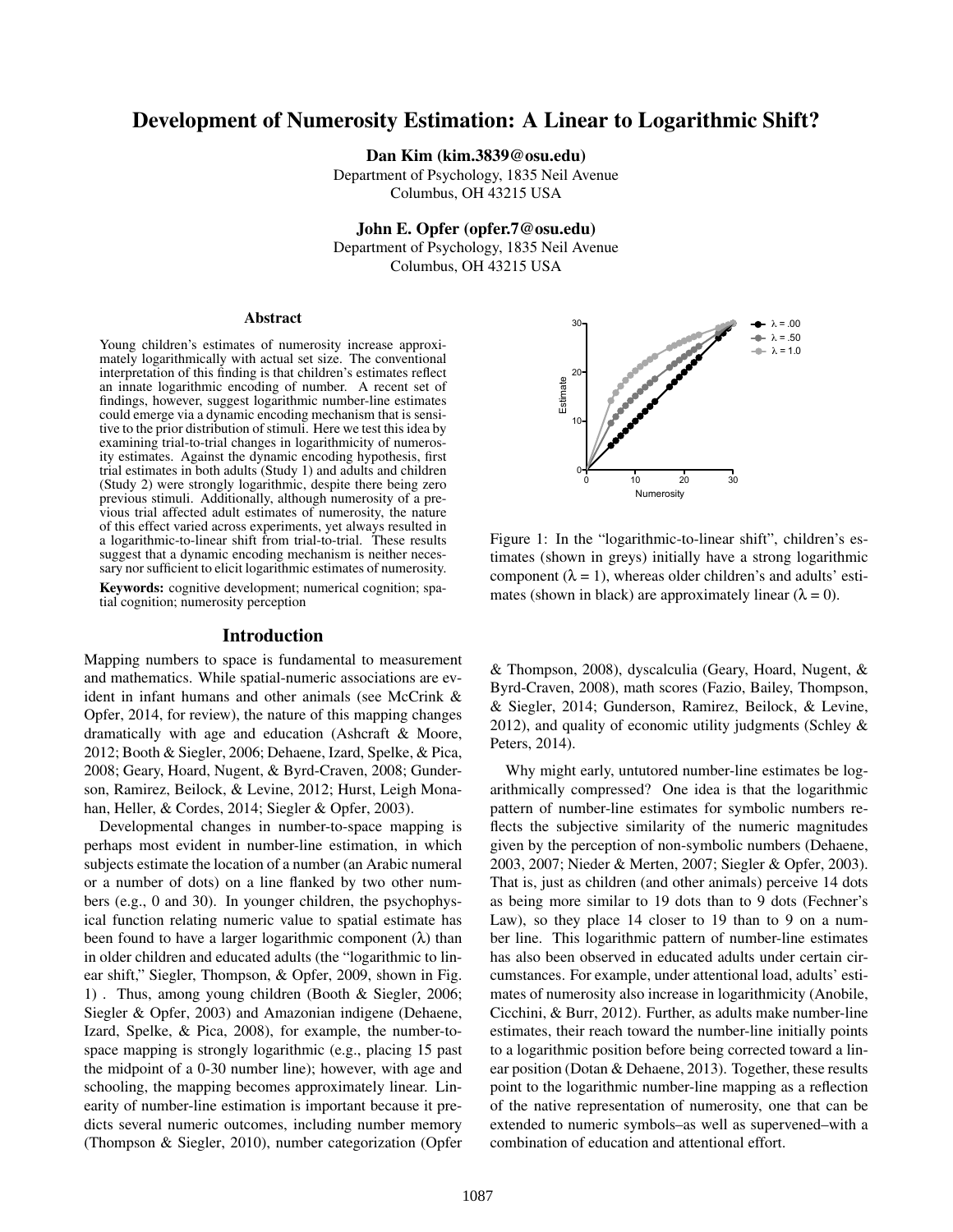# Might Dynamic Encoding Yield a Linear-to-Logarithmic Shift?

A recent proposal has challenged this idea of an untutored compressive mapping of number to space. According to this proposal, compressive mapping reflects only a dynamic encoding mechanism, such that the estimated magnitude of a number is influenced by the number previously encountered, which tends to anchor the next estimate (Cicchini, Anobile, & Burr, 2014). That is, a logarithmic pattern of estimates on a number line does not come from a "static logarithmic transform," but emerges online from a "central tendency of judgment," such that responses tend to be biased toward the mean of a stimulus distribution. Thus, over the course of many number-line estimates, what emerges is a linear-tologarithmic shift, rather than a logarithmic-to-linear shift. If correct, this proposal is important in that it calls for a fundamental reinterpretation of more than a decade of research.

To test this dynamic encoding hypothesis, Cicchini et al. (2014) asked five adults to estimate the position of a numerosity (a set of dots) on a number line, with 9 unique numerosities tested on a total of 144 trials (Fig. 2) . Consistent with a central tendency of judgment effect, adults tended to underestimate the position of a number if the previous number was small and to overestimate the position if the previous number was large. This serial dependency was strongest in a dual-task condition in which adults were asked to perform a numberline task along with a color conjunction task. Additionally, this dual task condition yielded estimates with a higher logarithmic component ( $\lambda = .38$ ) than the single task condition  $(\lambda = 11)$ . These findings led the authors to conclude, "the strongest evidence for logarithmic coding [of number] was the logarithmic number line: Because that now has a more plausible explanation, there exists no evidence at all for logarithmic encoding of number in primate brains" (p. 7871).

## The Present Studies

In this paper we revisit whether any causal relation exists between dynamic encoding and compressive numerosity estimates. Although Cicchini et al. (2014) have shown that attentional load increases both logarithmicity of number-line estimates and responses to serial dependencies, it remains unclear whether dynamic encoding is either necessary or sufficient for logarithmic number-line estimates.

To test whether dynamic encoding is *necessary* for logarithmic number-line estimates, we were particularly interested in examining subjects' estimates on the first trial of the number-line task. On the first trial, no dynamic response is possible because no previous number had been encountered. Thus, the predictions of the two accounts diverge most strongly for first trial responses. If numeric magnitudes were initially encoded logarithmically, a strong logarithmic component should be evident on the first trial. On the other hand, if compressive mappings simply reflect a central tendency to judgment, no logarithmic component should be evident.

To examine whether dynamic encoding is *sufficient* for log-



Figure 2: Illustration of a number-to-space mapping task

arithmic number-line estimates, we also examined the logarithmic component of number-line estimates as a function of (1) trial position, which necessarily changes the distribution of previous stimuli, and (2) the overall number of trials, such that any cumulative dynamic effect could be increased. If dynamic encoding were sufficient for compressive mappings, a linear-to-logarithmic shift would be expected, with the logarithmic component of number-line estimates increasing steadily after the first trial. In contrast, if experience on the task simply improves familiarity with the numbers or increases attention to the task, a standard logarithmic-to-linear shift would be expected as trial position increased.

We explored these issues in adults alone (Study 1), as well as children and adults (Study 2). An important difference between the two studies concerned the number of trials. Study 1 was a replication attempt of Cicchini et al. (2014), in which the same numerosity was presented repeatedly. Study 2 followed the more conventional design of number-line tasks, which present each stimulus only once (Siegler & Booth, 2004; Siegler & Opfer, 2003).

# Experiment 1

In Experiment 1, we sought to replicate the central tendency of judgment effect with a larger number of adult participants  $(n = 20)$  than previously tested (Cicchini et al., 2014;  $n = 5$ ). This increase in sample size was necessary to obtain the statistical power necessary to make meaningful inferences about single trial judgments.

## Methods

Subjects Twenty undergraduate students at the Ohio State University participated in the study ( $M = 19.59$  years,  $SD =$ 1.29 years).

Materials And Procedure Participants were given a nonsymbolic number-line task in which they were shown a set of dots (5 - 29) on a computer screen and asked to estimate the number of dots by mouse-clicking a position on a number line (a line flanked by 0 dots on the left and 30 dots on the right) (Fig. 2) . On each trial, the set of dots (5 - 29) to be estimated was shown briefly (2000 ms) and immediately followed by a random-noise mask; this procedure was employed to prevent counting. This procedure continued for 3 blocks of 20 trials. The to-be-estimated numerosities were chosen to sample the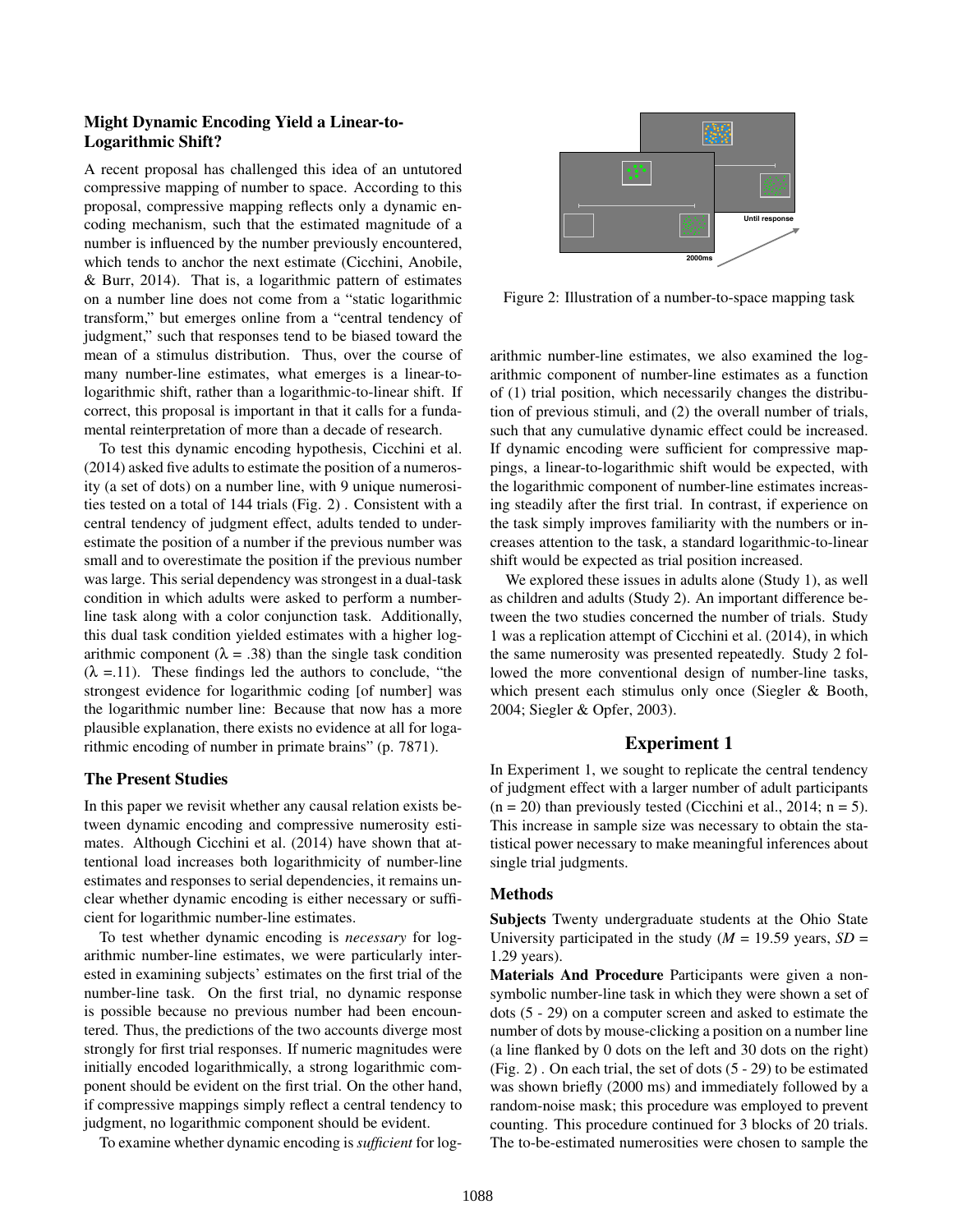

Figure 3: Experiment 1, A: Median estimates collapsing over all trials. B: Logarithmic component (λ) over all trials. C: Effect of magnitude of the previous trial.

non-subitizable numbers evenly: 5, 6, 7, 8, 9, 10, 11, 12, 13, 14, 17, 18, 19, 29, 21, 22, 23, 27, 28, 29. Compared to the previous study, in which only 9 numerosities from 0 to 1000 were used (Cicchini et al., 2014), the current study included most of the numerosities between 0 and 30 except for those that were subitizable or might serve as landmarks. By doing so, we examined mappings of all possible numerical values onto a number line and their trial-by-trial changes more thoroughly. The order of numerosities presented was determined by a Latin square, such that each numerosity was presented to one subject on each of the 20 trials. After instructions, participants started the task with no practice trials or feedback of any kind.

#### Results and Discussion

We first examined whether dynamic encoding was necessary to elicit logarithmic numerosity estimates. To address this, the positions of participant's estimates were regressed against the number of dots presented. For this purpose, we used Cicchini et al.'s (2014) combined log-linear regression model:

$$
R = a((1 - \lambda)N + \lambda \frac{N_{max}}{\ln(N_{max})} \ln(N)),
$$

where  $R$  denotes the response to given numerosity  $N$ ,  $a$  is a scaling factor, and *Nmax* is the numerosity at the right end of a number line (30 in the current study). The degree of logarithmicity is denoted by  $\lambda$  (Anobile, Cicchini, & Burr, 2012; Cicchini, Anobile, & Burr, 2014). If  $\lambda$  equals 0, the estimates are perfectly linear, whereas if  $\lambda$  is 1, the estimates are perfectly logarithmic (Fig. 1) Collapsing over all trials, the median estimates were completely linear  $(\lambda = .00)$  (Fig. 3A) .

Weights of the logarithmic component,  $\lambda$ , were tracked on a trial by trial basis. Against the idea that dynamic encoding is necessary for logairthmic estimates, a large logarithmic component was evident on the first trial, but decreased steadily to the last trial ( $\lambda = .60$  for the first,  $\lambda = .00$  for the last trial) (Table 1 and Fig. 3B ). To test this observation statistically, we regressed trial number against the logarithmicity index. Consistent with the nominal values, logarithmicity index values reliably declined with trial number ( $b = -0.003$ ,  $p = 0.003$  $<$  0.05). These results indicate that logarithmic number-line estimates do not require any dynamic response to previous stimulus distributions; rather, they are strongly present on the first trial. Additionally, if subjects' estimates were subject to any serial dependencies, the effect of these were to elicit the standard logarithmic-to-linear shift, rather than to elicit the linear-to-logarithmic shift envisioned by the dynamic encoding hypothesis.

We next examined whether any central tendency of judgment effect was even present. To test this, we first followed Cicchini et al.'s (2014) procedure in which errors for each trial were categorized into 3 groups based on magnitude of the previous stimulus (larger by 5, similar, or smaller by 5). Consistent with a dynamic encoding effect (Fig. 3C) , we found that when a set of dots was presented after a larger set, subjects tended to overestimate the number of dots. Also, when a set of dots was presented after a smaller set, subjects tended to underestimate the number of dots. Thus, like Cicchini et al. (2014), we found that the average error of the estimate differed reliably as a function of magnitude of the numerosity prior to the current one  $(F(2, 20) = 24.34, p <$ .001). Thus, although a quite strong central tendency of judgment was evident in our study, this tendency seemed to have the effect of increasing the linearity of estimates.

Table 1: Logarithmic component  $\lambda$  in Exp. 1 and Exp. 2.

|       | Group |      | First Trial Last Trial All Trials |      |
|-------|-------|------|-----------------------------------|------|
| Exp.1 |       |      |                                   |      |
|       | Adult | .60  | .00.                              | .00  |
| Exp.2 |       |      |                                   |      |
|       | Child | 1.00 | 1.00                              | 1.00 |
|       | Adult | .70  | .18                               | -11  |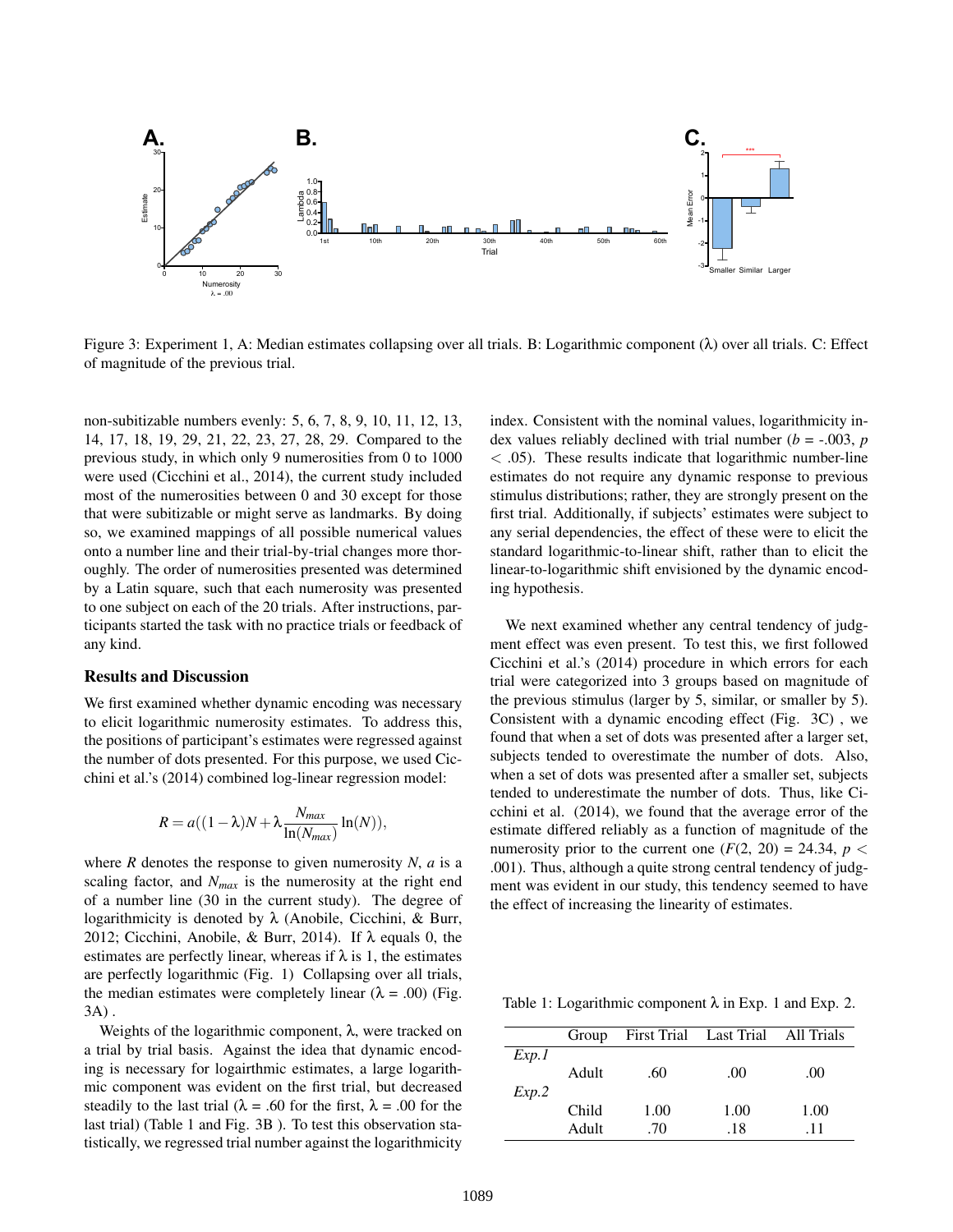

Figure 4: Experiment 2, A: Child and adult median estimates collapsing over all trials. B: Logarithmic component  $(\lambda)$  over all trials. C: Effect of magnitude of the previous trial in child and adult number line estimation.

## Experiment 2

Experiment 2 examined whether dynamic encoding might also affect children's estimates of numerosity on the number line. In previous studies of numerosity estimation using the number-line task, estimates tended to become more linear with age. The results of Study 1 suggest that this age difference might be the result of dynamic encoding mechanisms increasing the linearity of adults' otherwise logarithmic estimates. An important difference from Study 1, however, is that the mapping task was shortened to a block of 20 trials, which is more typical of number-line studies. If log-like compression found in the previous work with less than 20 trials were attributed to dynamic effects, the central tendency of judgment effect would be expected to appear in the shorter task as well.

#### Methods

Subjects Seventy 5- to 6-year-old children in Columbus (*M* = 6.02 years,  $SD = .45$  years) and 80 undergraduate students at Ohio State (*M* = 19.75 years, *SD* = 2.37 years) were recruited for the experiment.

Materials And Procedure Participants were asked to complete a number line estimation task consisting of one block of 20 trials. The stimuli were identical to those in Study 1, but each stimulus was presented only once. Adult participants were instructed to position where the number went on a number line by clicking a mouse. Children were told to point to the place where the number belonged, and a female experimenter assisted with a mouse click.

## Results and Discussion

Logarithmic components were computed as in Study 1. As illustrated in Table 1 and Figure 4A-B , children's estimates of numerosity were completely logarithmic  $(\lambda = 1)$  on the first trial, the last trial, and nearly every trial in between. In contrast, adults' estimates were somewhat linear when collapsing over all trials ( $\lambda = .11$ ), where our observed lambda value was identical to that observed by Cicchini et al. (2014). These results narrowly replicate previous findings demonstrating age differences in numerosity estimation (Siegler & Opfer, 2003). However, on the first trial, the logarithmicity of adults' and children's estimates (.70 for adults vs. 1.00 for children) were much closer in value than was evident on the last trial (.18 for adults vs. 1.00 for children). This difference reflects the fact that there was a trend for the logarithmicity of adults' estimates to decrease from trial to trial  $(b = -0.01, p = 0.10)$ .

Overall, these results were not consistent with the dynamic encoding explanation for compressed number-to-space mapping: compression was again evident on trial 1, before any dynamic encoding mechanism could have an effect. Nor were these results consistent with the idea that the representation of numerosity changes much from childhood to adulthood: on the first trial, adults' estimates were about as logarithmic as childrens' estimates. Rather, trial-to-trial analyses suggest that the native representation of numerosity is logarithmic, but this impression can be supervened (at least in adults) by repeatedly encountering numerosities.

Did these repeated encounters with numerosities result in a central tendency of judgment, as predicted by the dynamic encoding hypothesis? To test this, response errors were again grouped by the magnitude of the previous trial (Fig. 4C) . The central tendency could not be found in children's responses, though adult mappings changed significantly as a function of the previous trial  $(F(2, 20) = 8.52, p < .01)$ . Specifically, a number position was more underestimated when the previous number was smaller than when it was similar or larger. Unlike Cicchini et al. (2014) or Study 1, however, overestimation after the larger previous number was not observed. To examine this more closely, estimates were regressed on magnitude of the previous trial to examine effects of trials given in the past and future. From a significance test by bootstrapping, we again found a significant influence of the immediately previous trial (β = .08, *p* < .01 for -1 trials). However, magnitude of the trials presented 6, 8, and 18 trials ago also significantly affected the position of a current numerosity, but in an opposite way (β = -.08, *p* < .001 for -6 trials, β = -.10, *p* < .001 for -8 trials, and β = -.21,  $p < .05$  for -18 trials): overestimation after the smaller previous numbers and underestimation after the larger previous numbers. This significant but negative association of a current response with previous trials presented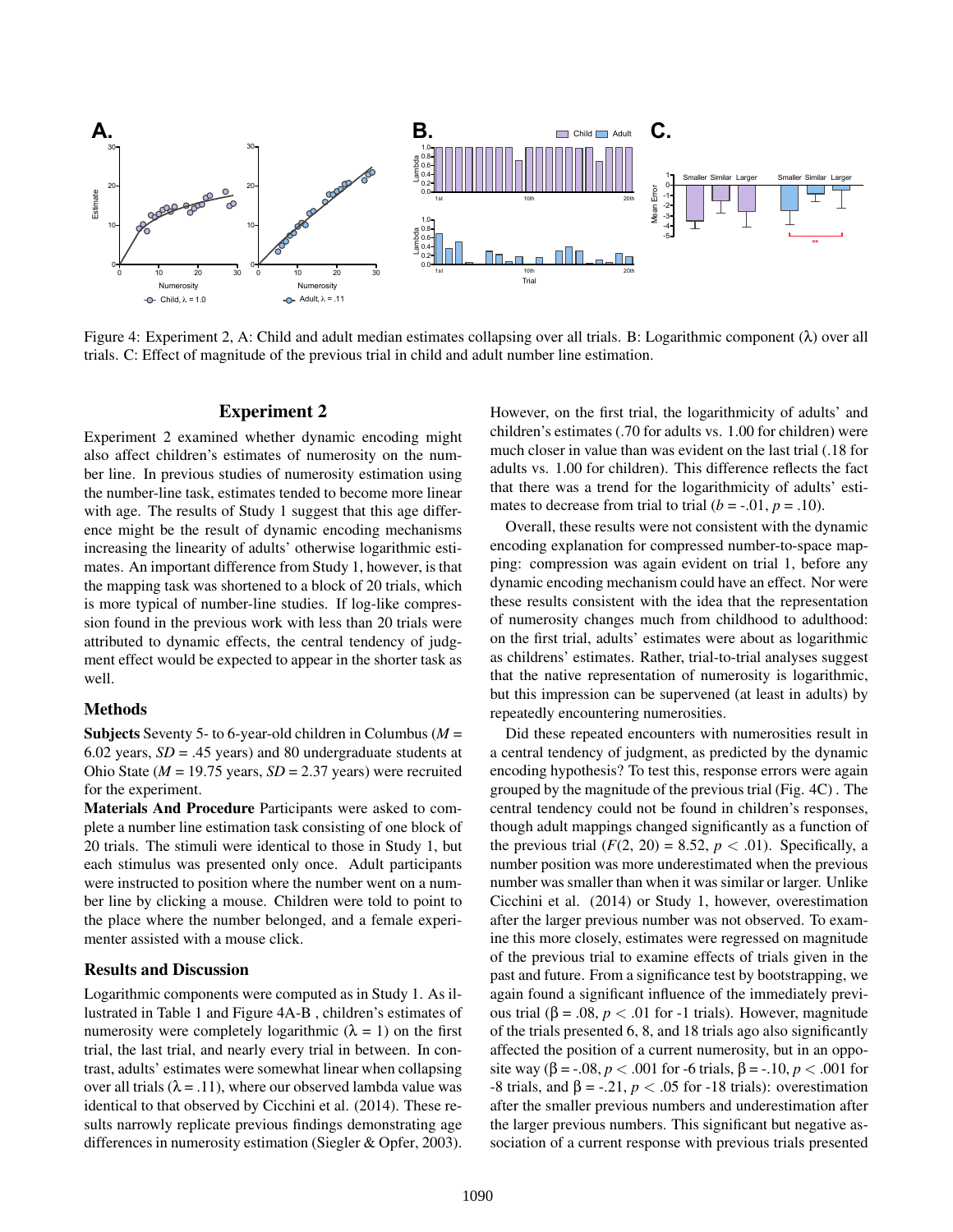as much as 18 trials ago suggests that dynamic effects may be statistical artifacts at least in a short and traditional version of the number line task.

## General Discussion

Whether estimating the number of dots (Booth & Siegler, 2006) or the value of an Arabic numeral (Siegler & Opfer, 2003), the estimates of young children and unschooled Amazonian indigine tend to increase logarithmically with actual value, whereas older children's and adults' estimates tend to increase linearly with actual value ("the logarithmic to linear shift"; Siegler, Thompson, & Opfer, 2009). This logarithmic mapping of number to space is not unique to young children and unschooled adults. Whether under attentional load (Anobile, Cicchini, & Burr, 2012), judging the randomness of numbers on a number line (Viarouge, Hubbard, Dehaene, & Sackur, 2010), or moving their hand to the number line to make an estimate (Dotan & Dehaene, 2013), adults also show a strong logarithmic component to their estimates. The dominant interpretation of these results is that unsupervised number-line estimates reflect the way that the brain encodes numerosity, with neural responses in the intraparietal sulcus (IPS) showing both a logarithmic-like tuning to a preferred numerosity and high activity during number-line estimation (Nieder, 2005; Nieder & Merten, 2007; Piazza, Izard, Pinel, Le Bihan, & Dehaene, 2004; Vogel, Grabner, Schneider, Siegler, & Ansari, 2013).

In this paper, we tested a challenge to the conventional interpretation of logarithmic-encoding of numerosity (Cicchini, Anobile, & Burr, 2014). According to this dynamic encoding hypothesis, the logarithmicity of numerosity estimates is not the default encoding pattern, but occurs as a response to the previous distribution of numbers encountered (specifically, overestimating the size of a number after encountering a large number and underestimating the size of a number encountering a small number). A critical prediction of this hypothesis is that estimates of numerosity should be unbiased prior to encountering any other estimates (such as on the first trial of a number line task) and that the central tendency of judgment should correlate with the logarithmic response pattern.

Against the dynamic encoding hypothesis, however, our data suggest that a dynamic encoding mechanism is neither necessary nor sufficient for logarithmic estimates of numerosity. If dynamic encoding were necessary for logarithmic estimates, the logarithmic component of estimates would be expected to be near zero prior to any previous numbers encountered. However, in both Study 1 and Study 2, we found that the logarithmic component on the first trial ranged from .6 to .7 (in adults) to 1.00 (in children). This result is consistent with the idea that the default perception of numerosity is Fechnerian, but not at all consistent with idea that compression requires a dynamic response.

Additionally, we found the central tendency of judgment effect was inconsistent and unrelated to logarithmicity of estimates. In Study 1, for example, a strong central tendency of judgment was evident after trial 1, yet it was not sufficient to elicit logarithmic responding. Rather, as subjects viewed more and more numbers, the logarithmicity of estimates *decreased* rather than *increased*. Further, although we replicated the central tendency of judgment effect in Study 1, where subjects encountered the same numerosity multiple times, we were unable to find the same tendency in Study 2, where subjects encountered each numerosity only once. This finding is not at all consistent with Ciccini et al.'s (2014) characterization of the central tendency of judgment as a domain general principle of perceptual judgments. Most importantly, however, the appearence (in Study 1) or non-appearance (in Study 2) of the central tendency of judgment effect was unrelated–or inversely related–to the logarithmicity of estimates, which was essentially zero in Study 1 and only .11 in Study 2. Overall, these results are wholly inconsistent with the idea that the logarithmicity of numerosity estimates is caused by a dynamic encoding mechanism that produces a central tendency of judgment effect.

Why might we observe a logarithmic-to-linear shift unfolding over trials if not due to a central tendency of judgment? At least two possibilities appeared likely. One possibility– consistent with Anobile et al. (2012)–is that subjects' attention to the task improves over time, thereby leading to increasingly accurate (linear) answers. Consistent with this possibility, we found that trial number strongly correlated with accuracy, such that the percent absolute error of adults' estimates decreased as the experiment progressed  $(r(58) = -$ .45,  $p < .001$ ). On the other hand, we found no evidence of an increase in linearity of children's estimates, which had a logarithmic component of 1 on nearly every trial of the task. Nor does this account explain why a large logarithmic component (.60 to .70) was present among adults on the first trial.

In our view, a better explanation for our pattern of data was also suggested by Anobile et al. (2012), where they hypothesized that "both linear and compressed maps can coexist" and that "withdrawing attention may reveal a more native representation of number" (Anobile et al., 2012, p. 458). This view can certainly explain why adults' estimates start logarithmic and end linear. The coexistence of linear and compressed maps are also present in developmental data, where the same child provides either logarithmic or linear patterns of estimates depending on the familiarity of the numbers (e.g., estimating 50 to fall at 50 % of a 0-100 line, but estimating 50 to fall at substantially more than 5 % of a 0-1000 line, Siegler & Opfer, 2003). Finally, this view is remarkably consistent with the view originally endorsed by Siegler and Opfer (2003): "we believe that (a) individual children know and use multiple representations of numerical quantity over a period of many years; (b) with development, children rely on formally appropriate representations in an increasing range of numerical contexts; and (c) the numerical context influences childrens choice of representation" (pp. 237 - 238). Rather than challenging this account, we think the data on the dynamic encoding of numerosity is remarkably consistent with